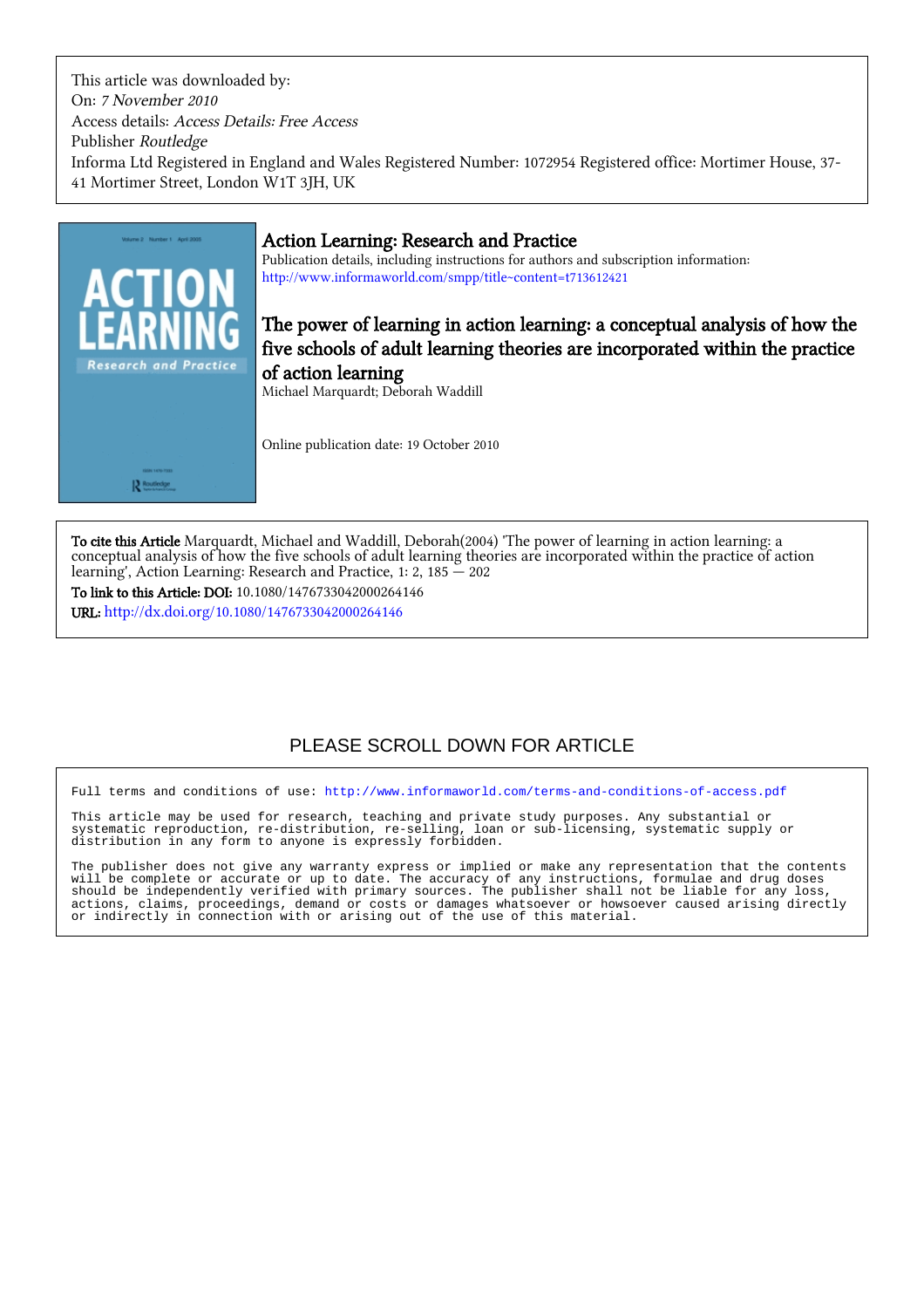

# The power of learning in action learning: a conceptual analysis of how the five schools of adult learning theories are incorporated within the practice of action learning

Michael Marquardt\* and Deborah Waddill George Washington University, Washington DC, USA

Action learning has the ability to solve complex problems and to significantly increase the speed and quality of individual, team and organizational learning. Its theoretical base and relationship to adult learning orientations and the source of this power remain relatively unexplored. The authors conducted an extensive review of the literature in order to examine how each of the six critical components of an action learning program (namely; a problem or task, a group, the reflective inquiry process, action, learning, and an action learning coach) incorporates and applies five major adult learning schools (behaviorist, cognitivist, humanist, social and constructivist). An empirical example from the authors' experience is presented to illustrate the extent and range in which action learning incorporates each of the five schools of adult learning.

### Introduction

Action learning has proven to be a powerful tool, which increases significant, relevant, and long-lasting learning in relatively short-periods of time (Revans, 1980, 1982; Marsick, 1992). The uniqueness of action learning is its wide-ranging application to both learning and action for individuals, teams and organizations (Dilworth & Willis, 2002; Marquardt, 1998, 2003; Pedler, 1997). Practitioners and theorists from diverse disciplines such as management science, psychology, sociology, engineering, political science, anthropology, and higher education embrace its practical effectiveness (Marquardt, 2004; Marquardt & Berger, 2000). Action learning has been used for numerous purposes including strategic development, knowledge

Corresponding author. The Elliott School of International Affairs, George Washington University, GSEHD 301, 2134 G Street NW, Washington, DC 20052, USA. Email: MJMQ@aol.com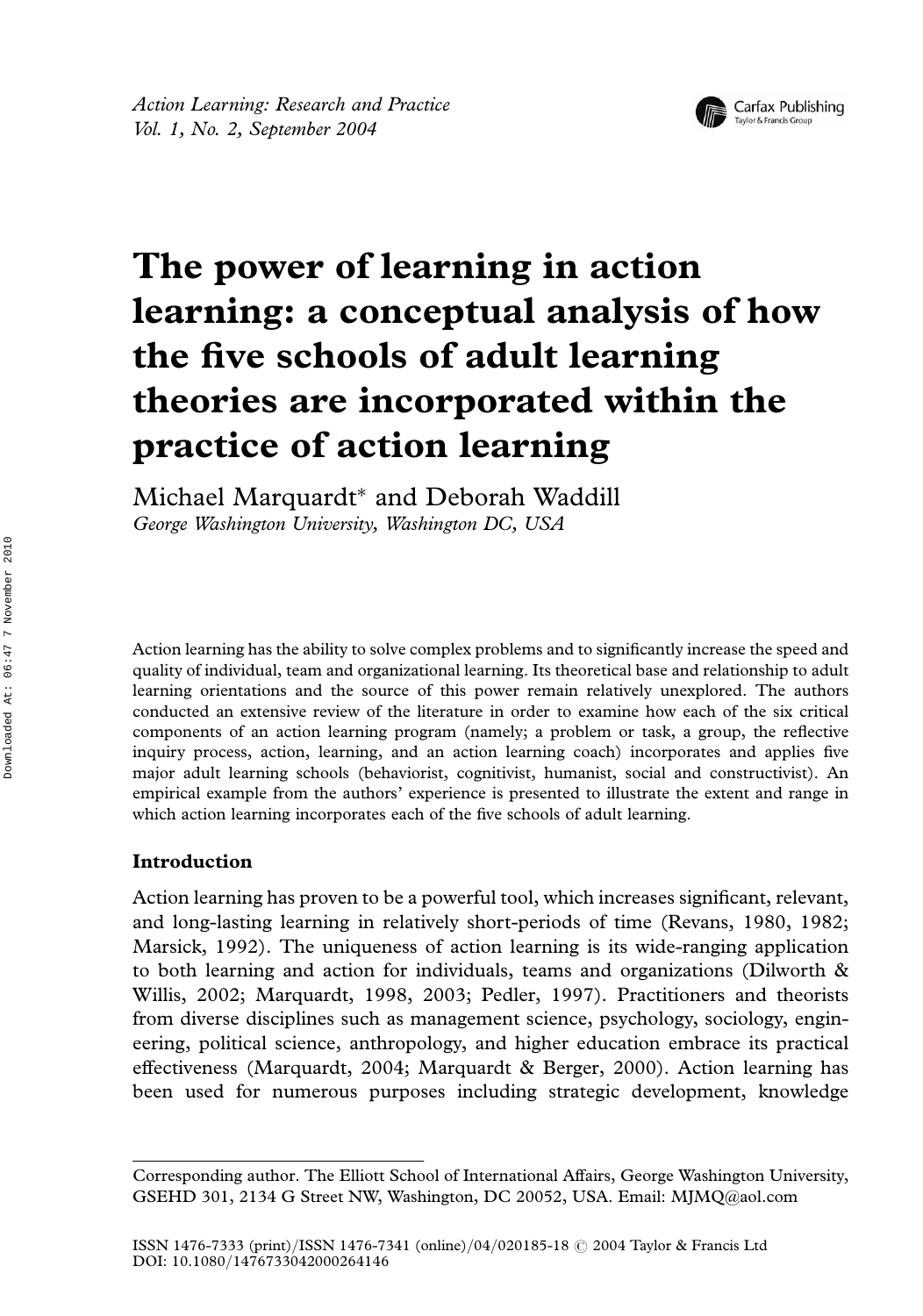management, organizational development, human resources, executive coaching and team dynamics (Marquardt, 2004; Pedler, 1997; York, O'Neil & Marsick, 1999).

Unfortunately, in the academic community a propensity exists to create silos around specific learning theories or schools of adult learning. Competition often emerges among the theoretical orientations, thereby generating disagreements and tensions. However, while protecting the boundaries of the schools of adult learning allows for further development of the concepts within those orientations, it is also beneficial to have cross-pollination and a sharing of areas of agreement. Recognizing and distilling the similarities and shared principles can benefit academics and practitioners.

This article examines and explains ways in which each of the adult learning theories builds and supports the powerful nature of the action learning process. In fact, action learning creates a basis for establishing common ground among all five adult learning orientations.

Clearly, some adult learning theories apply more than others in the analysis and description of action learning, and these limitations appear as one analyzes the distinct elements of action learning. However, it is our purpose to highlight the combined usefulness of each of the adult learning theories in explaining the potency of action learning. Because action learning utilizes theories, principles and practices of each of the five major adult learning orientations, it bridges these meta-theories and offers a compelling learning opportunity for individuals, teams, and organizations (Marquardt, 2004). The authors contend that the high level and quality of learning in action learning is explained by action learning's impressive ability to employ and apply a diverse array of learning theories.

#### Essence of and a model for action learning

Since Reg Revans first introduced action learning in the coalmines of Wales and England in the 1940s, there have been multiple variations of the concept. However, all forms of action learning share the elements of real people resolving and taking action on real problems in real time, and learning through questioning and reflection while doing so. The attraction of action learning is its power to simultaneously and resourcefully solve difficult challenges and develop people and organizations at minimal costs to the institutions. Revans never operationalized action learning into a standard approach (Marsick & O'Neil, 1999), but over the years a number of individuals have developed approaches and models that capture the essence and critical elements that make action learning successful (Dilworth, 1998; Dotlich & Noel, 1998; Marquardt, 1999, 2004; Mumford, 1991; Pedler, 1997; Weinstein, 1995). We selected the Marquardt approach because it captures the essential components of the process originally proposed by Revans; has been effectively implemented worldwide in hundreds of organizations such as Boeing, Caterpillar, Constellation Energy, Fairfax Public Schools, Samsung, US Department of Agriculture, Mauritius Business School, and Sodexho (Coghlan, 2002; Global Institute for Action Learning, 2003; Lenderman et al., 2003; Marquardt, 2003, 2004; Shelton, 1999); and has been frequently cited as a key approach for understanding action learning (Bannan-Ritland,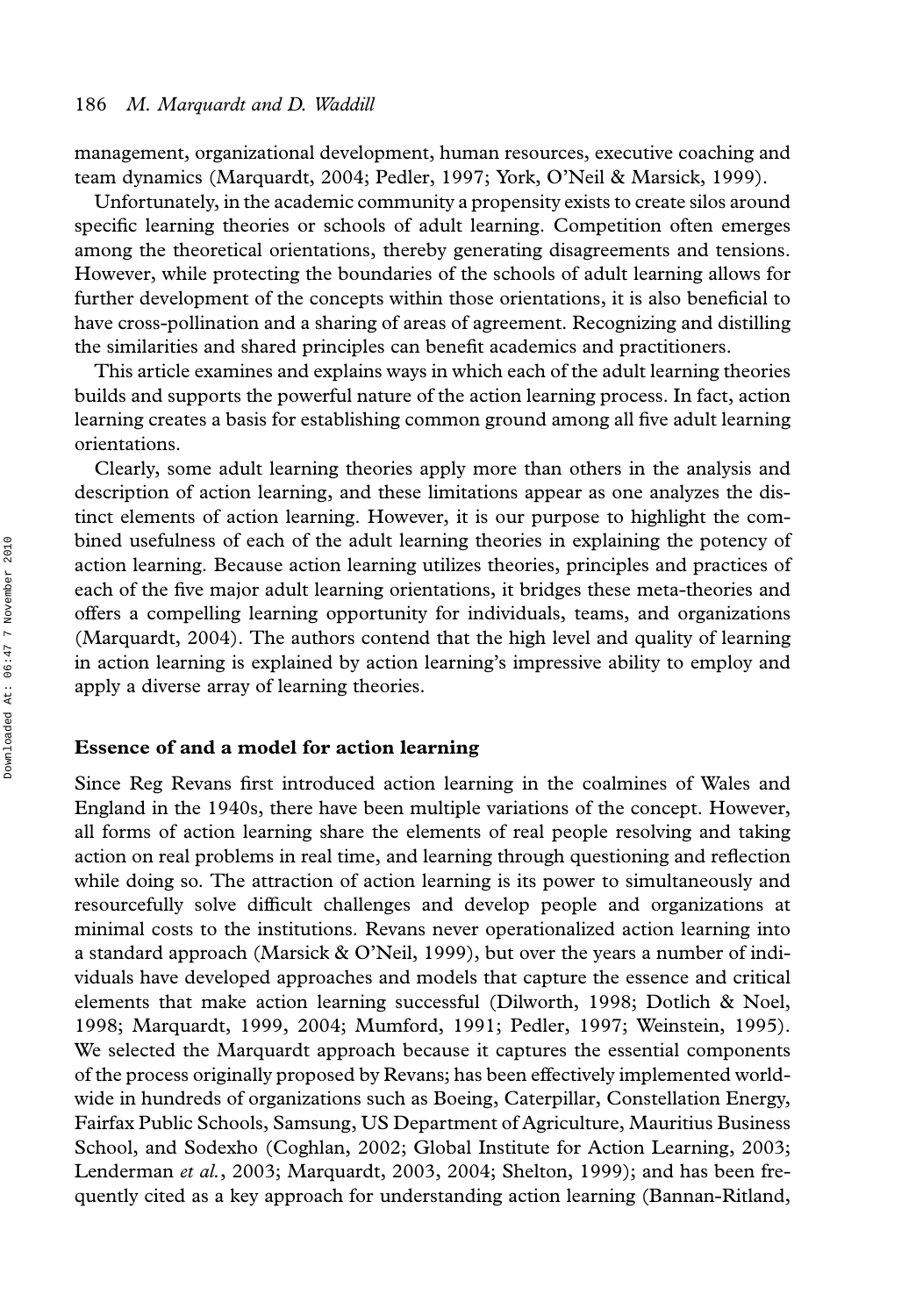2003; Coughlan et al., 2002; Dotlich & Noel, 1998; Rossett, 1999; Salopek, 1999; York et al., 1999).

Marquardt's approach to action learning is built around six components: (1) a problem or challenge of importance to the group; (2) a group of  $4-8$  members, ideally from diverse backgrounds and/or parts of the organization; (3) a process that emphasizes questions and reflection; (4) the power to take action on strategies developed; (5) a commitment to learning at the individual, team and organizational levels; and (6) an action learning coach who focuses on and ensures that time and energy are devoted to capturing the learning and improving the skill level of the group (Marquardt, 1999, 2004).

#### Theories and schools of adult learning

Adult learning (andragogy), concerned with how adults learn, recognizes and acknowledges that a number of factors influence how adults learn differently from children (pedagogy). Knowles (1970, 1984) identified several factors that distinguish andragogy from pedagogy; namely, (1) the adult learner is self-directing, (2) adults' experiences make them rich resources for one another, (3) their readiness to learn can be triggered by effective role models, (4) adults enter an educational activity with a life-centered, task-centered, or problem-centered orientation to learning, and (5) the more potent motivators for adults are internal: such as self-esteem, recognition, better quality of life, self-confidence, and self-actualization.

Over the past century a number of learning schools, also called orientations or metatheories, have emerged (Ormond, 1999). Merriam and Caffarella (1991) categorized the theories into five schools, each with distinctive, although sometimes overlapping, perspectives and approaches to learning. Although other categorizations of adult education (Charters & Hilton, 1989) and learning theories exist (Hergenhahn, 1988), Merriam and Caffarella's approach was chosen because of its broad scope, inclusiveness, positive review (McKenna, 1992) and the concurrence of other scholars (Ormond, 1999; Swanson & Holton, 2001). The five orientations or schools can be described as follows:

*Cognitivist*—Cognitivists focus on how humans learn and understand using internal processes of acquiring, understanding and retaining knowledge. Cognitivists believe that humans are capable of insight, perception, and attributing meaning. Learning occurs when humans reorganize experiences, thereby making sense of input from the environment.

Behaviorist—The behaviorists concentrate on learning through control of the external environment. The emphasis is on changing behavior through processes such as operant conditioning. Behaviorists believe that learning is built on three assumptions: (1) changed behavior indicates learning; (2) learning is determined by elements in the environment; (3) repetition and re-enforcement of learning behaviors assist in the learning process (Merriam & Caffarella, 1991).

*Humanist*—Humanists emphasize the development of the whole person and place emphasis on the affective domain. This orientation views individuals as seeking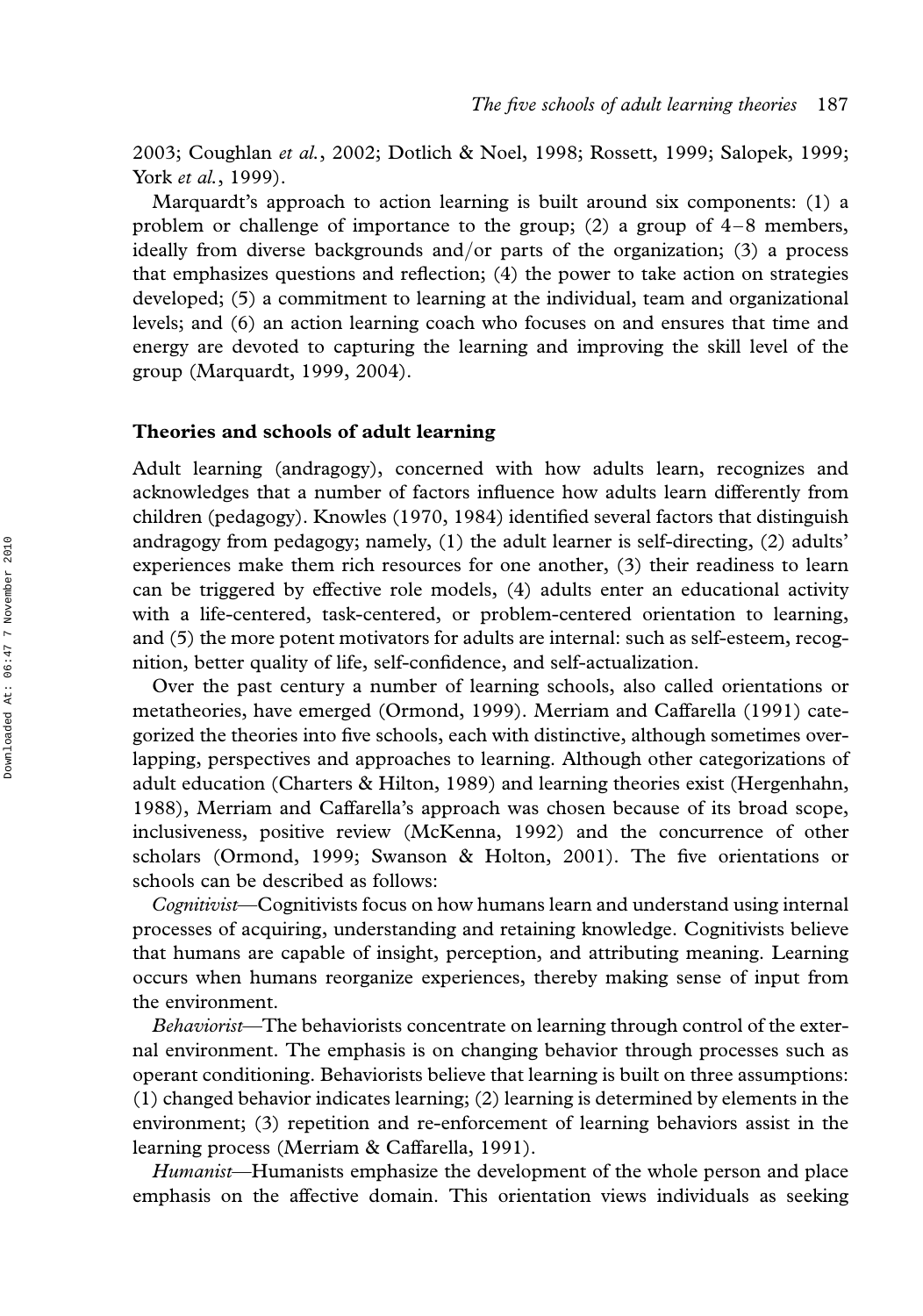self-actualization through learning, and being capable of determining their own learning. Self-directed learning is embraced by members of this school.

Social Learning—Social learning theory (often referred to as social cognitive theory) focuses on the social context in which people learn; i.e., how they learn through interacting with and observing other people. People can learn from imitating others (thus the importance of role models and mentoring). Social learning, for example, occurs when the culture of the organization is passed on to new employees teaching them how to be effective in that organization.

Constructivist—Constructivism stresses that all knowledge is context bound and that individuals make personal meaning of their learning experiences through internal construction of reality. This school emphasizes the importance of changing oneself and the environment. Reflective practice is a key manifestation of this orientation.

#### Research questions

The quest for faster as well as more relevant and potent learning drives practitioners and theoreticians to continuously search for new and better learning methodologies. Action learning, because of its learning strength and successes, has generated widespread interest about its inherent learning elements. Although action learning has been primarily linked with adult learning theories such as action/reflection approach (Marsick et al., 1992; Yorks et al., 1999), work-based or situated learning (Gregory, 1994), and problem-based learning (Dotlich & Noel, 1998), it has never been examined relative to each of the five learning schools. In our conceptual review and analysis of the literature, we sought to answer two questions:

- . What do theorists from each of the five learning schools say about learning relative to the six components of action learning?
- . How does action learning utilize the principles and theories of each of the five schools of adult learning?

#### Methodology

The five schools identified by Merriam and Caffarella (1991) served as the basis for this review. Over 30 sources, including and in addition to those cited by the above authors, were examined for each orientation. Marquardt's six elements of action learning were identified as the action learning approach against which we would compare each of the components of the five schools of learning. We conducted a search in ABI/Inform of both current and past literature (1986–2004) within peerreviewed journals. Our research unveiled a wide range and depth of existing relationships between the constructs of the schools and the six elements of action learning. Figure 1 provides a list of the key proponents in each adult learning school whose theories relate to the learning aspects of the six components of action. In order to illustrate how action learning incorporates and bridges the various schools of adult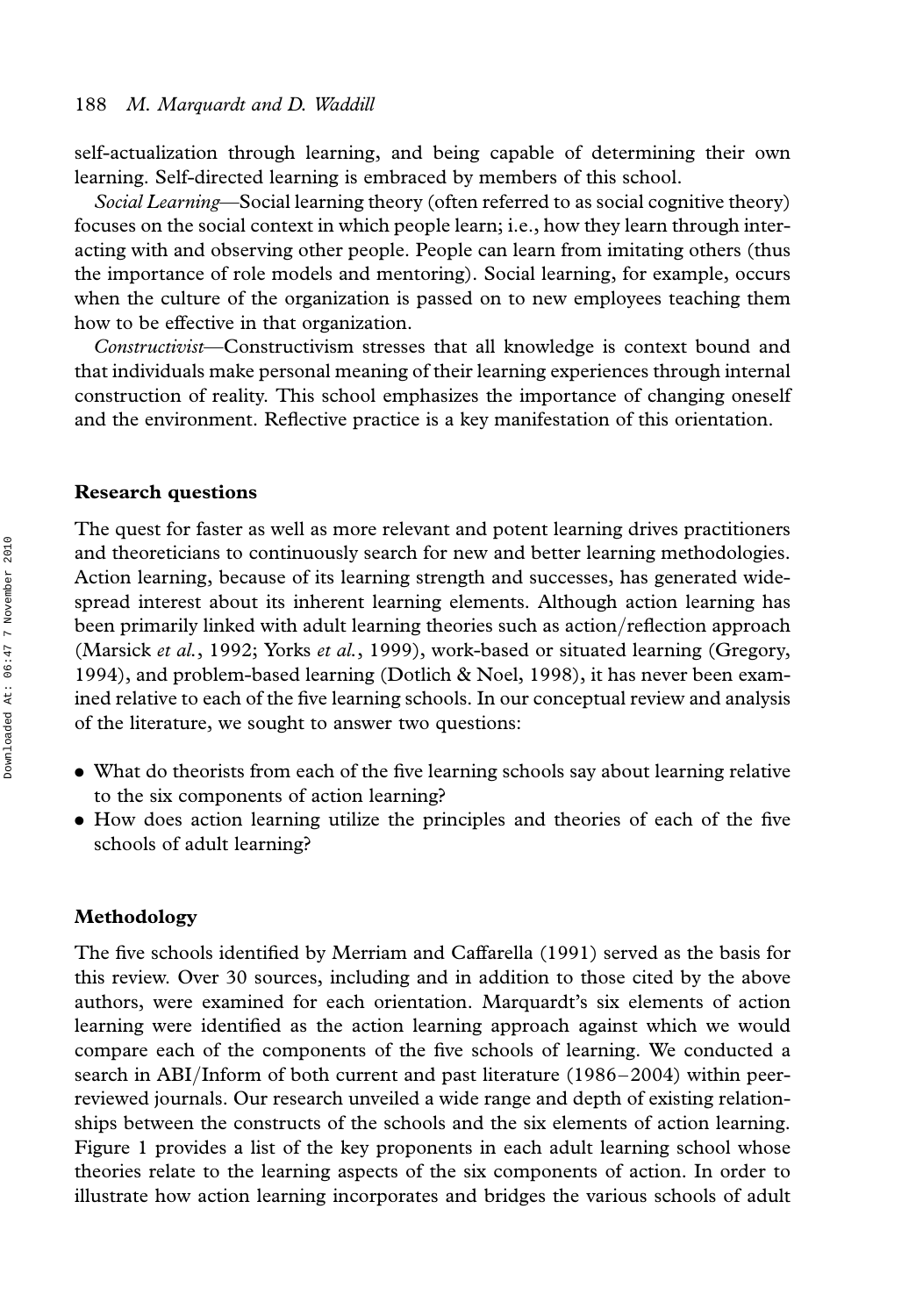

**Action Learning and Schools of Adult Learning** 

Figure 1. Action learning and schools of adult learning

learning, we have additionally presented a case example of how the five adult learning orientations were present in each of the six components of action learning.

We would like to note two limitations of the analysis resulting from the literature review. First, just as there are theorists (e.g., Dewey, Bandura, Knowles, Kolb) who are identified within different orientations, the placement of a particular theory, practice or principle into a particular orientation revealed some commonalities or overlap. Final placement was determined by what the literature indicated was most consistent and faithful to the principles of that metatheory. Second, some orientations appeared more supportive of the action learning process than others (e.g., constructivist and social learning). The behaviorist orientation, on the other hand, seemed less connected to action learning as it supports a rather mechanistic approach to andragogy.

#### Connections between action learning components and adult learning schools

In this section, we briefly describe Marquardt's six action learning components and then provide examples of theories within each of the adult learning schools that support the principles and practices of that particular action learning component.

#### A problem, project, or challenge

Action learning is built around a problem, project, or challenge, the resolution of which is of high importance to an individual, team and/or organization. The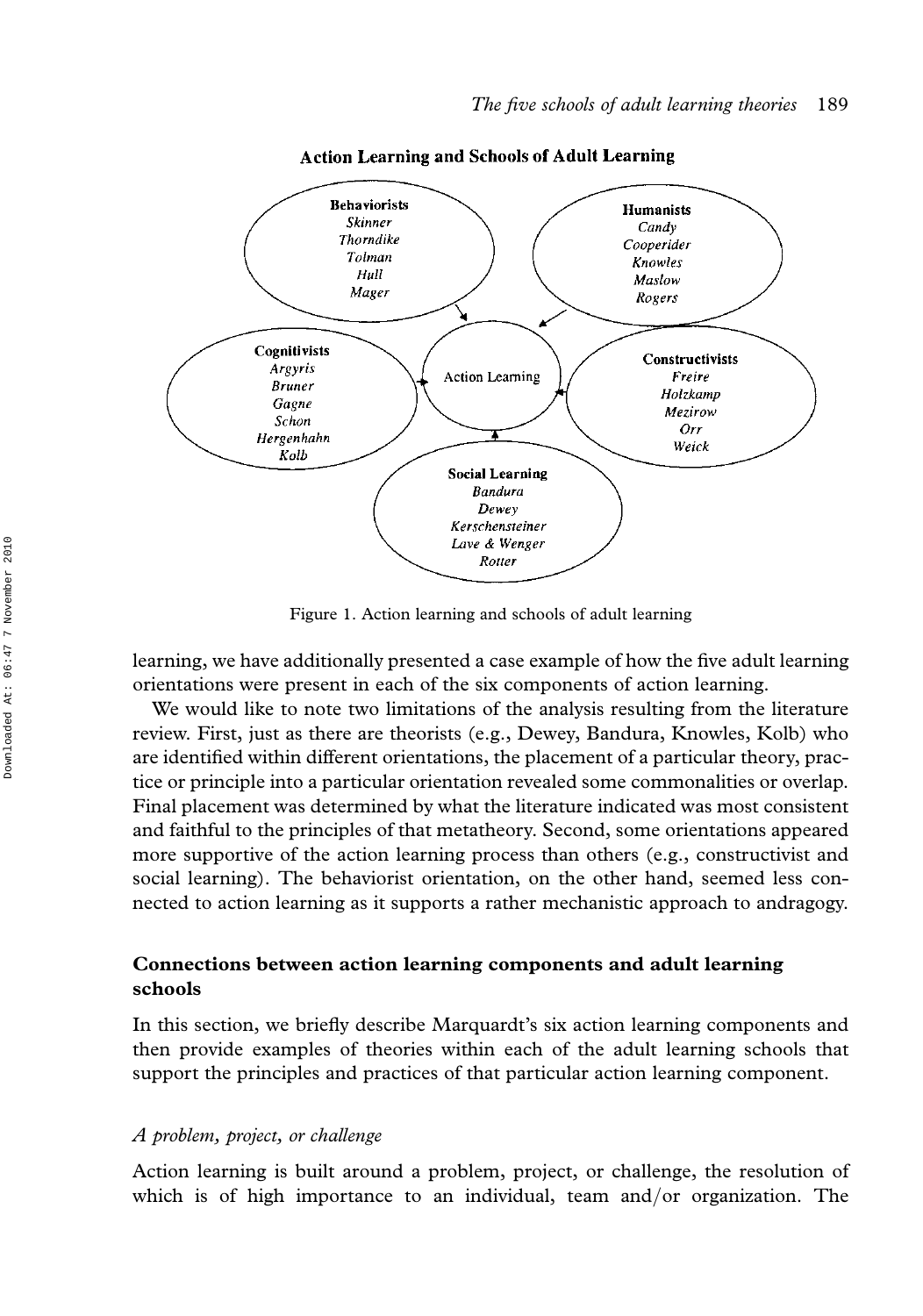#### 190 M. Marquardt and D. Waddill

problem should be significant, be within the responsibility of the team or individual to resolve, and provide opportunity for learning (Revans, 1982). It is one of the fundamental beliefs of action learning that we learn best when undertaking some action upon which we reflect and from which we subsequently learn. The problem or project gives the group meaningful, relevant work, and creates a hook for experimentation using stored knowledge. As Revans (1980) notes 'Thus, the conundrums of action learning are to be problems, to excite the interest of the participants in what they cannot see rather than enhance their skill in elaborating what they can see already. The project task must therefore be open-ended ... inter-departmental and of serious concern to those who offer it' (p. 292).

Each of the schools of adult learning acknowledges the value of learning from the presented problem or challenge. For the behaviorists, the problem is the external stimulus that begins the learning process. The cognitivists perceive the problem as the trigger for the internal mental process of learning. As Argyris (1991) notes, 'the key to any educational experience ... is to connect the program to real business problems' (p. 107). Humanists view the problem as an opportunity for self-directed learning in which a person perceives a need for information, identifies an appropriate learning resource, and undertakes an activity that allows the learning to take place (Confessore & Confessore, 1992). For the school of social learning, the problem emerges as something under the learner's locus of control. Its immediacy and practicality generates the learning opportunity (Dewey, 1916). Constructivists promote the situated cognition aspect of learning and emphasize that learning needs to take place in an authentic context (Brown & Duguid, 1991, 2000). When the problem is real, relevant, and current within the workplace of one of the group members, as in the case of action learning, the learning is more likely to transfer to real-life problem solving. Freire (1973), another constructivist, highlights the problem-posing aspect of learning. Problem posing involves making a taken-for-granted situation problematic, and raising questions about its validity. The learners assist in questioning the presuppositions of the set or group member who owns the problem. If the problem is crucial enough and the action learning process thorough enough, Mezirow (1995) would label the problem a 'disorienting dilemma' which is the precursor to transformative learning.

Case example. A large energy company needed to develop a new work schedule that assured that the facilities were covered 24 hours a day. The present system was one that sapped the earnings, energy, and morale of the workers and often left the company unable to meet demands of customers. Management's imposition of a 6-day a week schedule was a burden to the workers and their families, especially since many of the workers needed to drive more than two hours a day to the remote mines. Frustrations and anger abounded on all sides, and everyone saw the problem in a different way (constructivist). The situation demanded action (behaviorist).

A diverse group of 8 people was brought together (social learning) to work on this problem over a 2-day period. Management indicated that it was looking for a new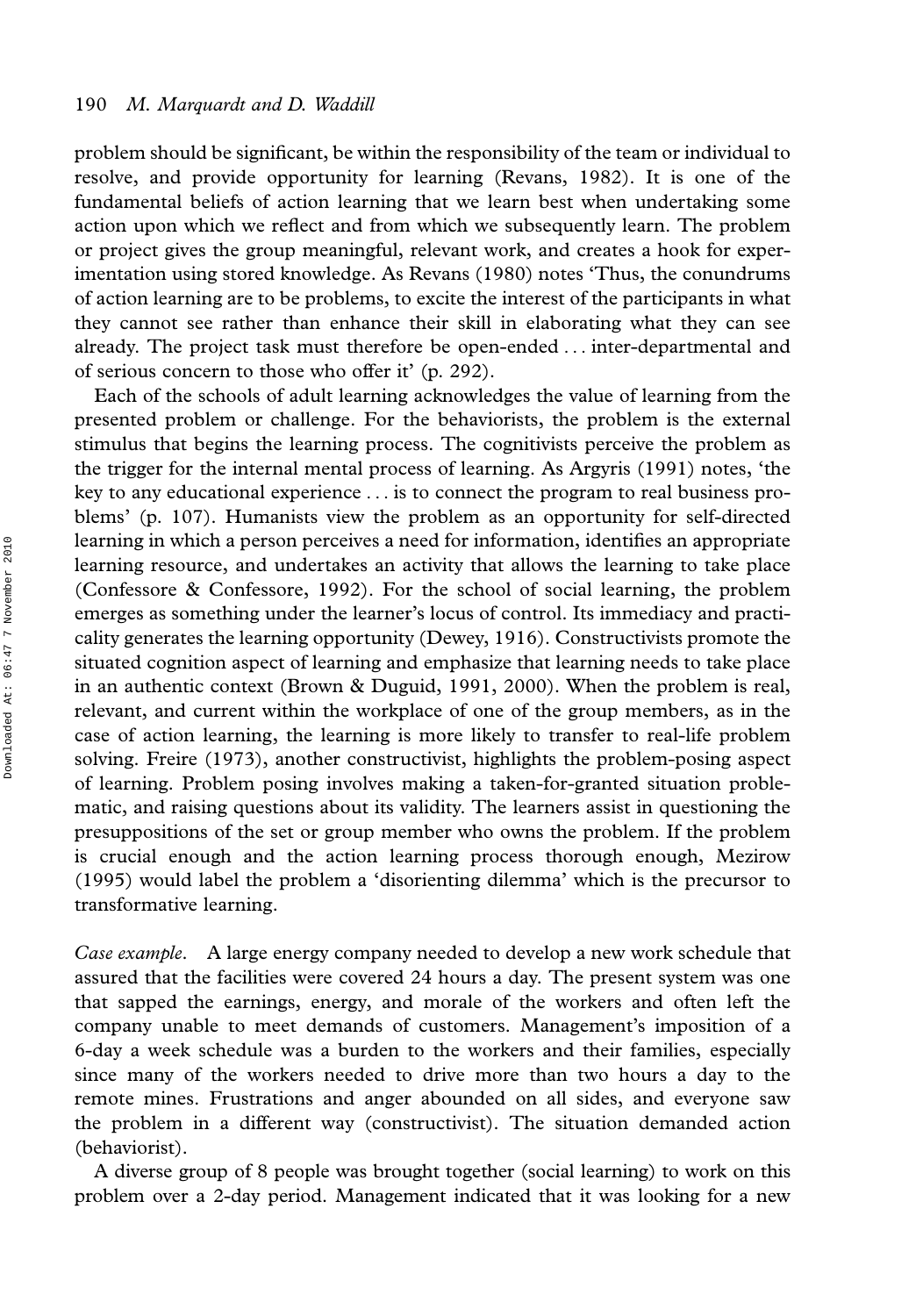solution. After the group received a brief introduction to the six components of action learning, the group began diagnosing the problem and soon saw the problem not only as a stimulus/opportunity to design and take effective action but also to learn how to work better as a team and become more competent leaders (humanist and cognitive).

#### A diverse group (also referred to as an 'action learning set')

To optimally solve the problem and create as much learning as possible, action learning occurs within a group, or set, which is composed of 4–8 individuals. When possible, the membership of the group should be diverse so as to maximize various perspectives and to obtain fresh viewpoints (Dilworth & Willis, 2003). Groups may be composed of individuals from across functions or departments, or even suppliers or customers. Revans (1980) describes the set as follows: 'The central idea of this approach ... is that of the set, or small group of comrades in adversity, striving to learn with and from each other as they confess their failures and expand upon their victories' (p. 16). Revans (1988) states that 'the ultimate power of a successful [group] lies not in the brilliance of its individual members, but in the cross-fertilisation of its collective abilities' (p. 8).

All of the five schools of adult learning recognize the importance of the group and its members in the learning process. The cognitivists view learning as a primarily internal mental process involving external stimuli such as group input (Gagne, 1965). Reflection takes place individually and internally. The diversity of the group and different perspectives provide input and opportunity for the thinking process, resulting in individual and team learning. The cognitivists see individual behaviors within a group as a sharing of cognitive understanding of objects or activities (Mead, 1934).

The behaviorist school sees the group context as an essential part of the learning 'environment' (Skinner, 1976). As a diverse group which is willing to work/act and learn, the individuals within the group become 'conditioned' and committed to listen, act and learn from each other. The members become an active part of the learning environment and optimize their power of learning in a group.

For the humanist, an increase in one's value and self-esteem for the individual occurs as s/he contributes to actions and learnings of the group. The caring and support for group members emphasizes the 'human' element of the learning process (Rogers & Freiberg, 1994). As there is freedom, openness and strong support for each person to ask fresh questions, members quickly acquire greater self-confidence and develop strong rapport with fellow group members.

Social learning theorists recognize that learning thrives in the milieu of a group working together on a problem. The members bring varying levels of familiarity to the problem or context of the problem which generates social learning. Learning requires social interaction, collaboration and participation. The emerging body of literature regarding communities of practice incorporates many of the principles of action learning (Lave & Wenger, 1990; Wenger et al., 2002). Communities of practice, like action learning groups, are 'often more fluid and interpenetrative than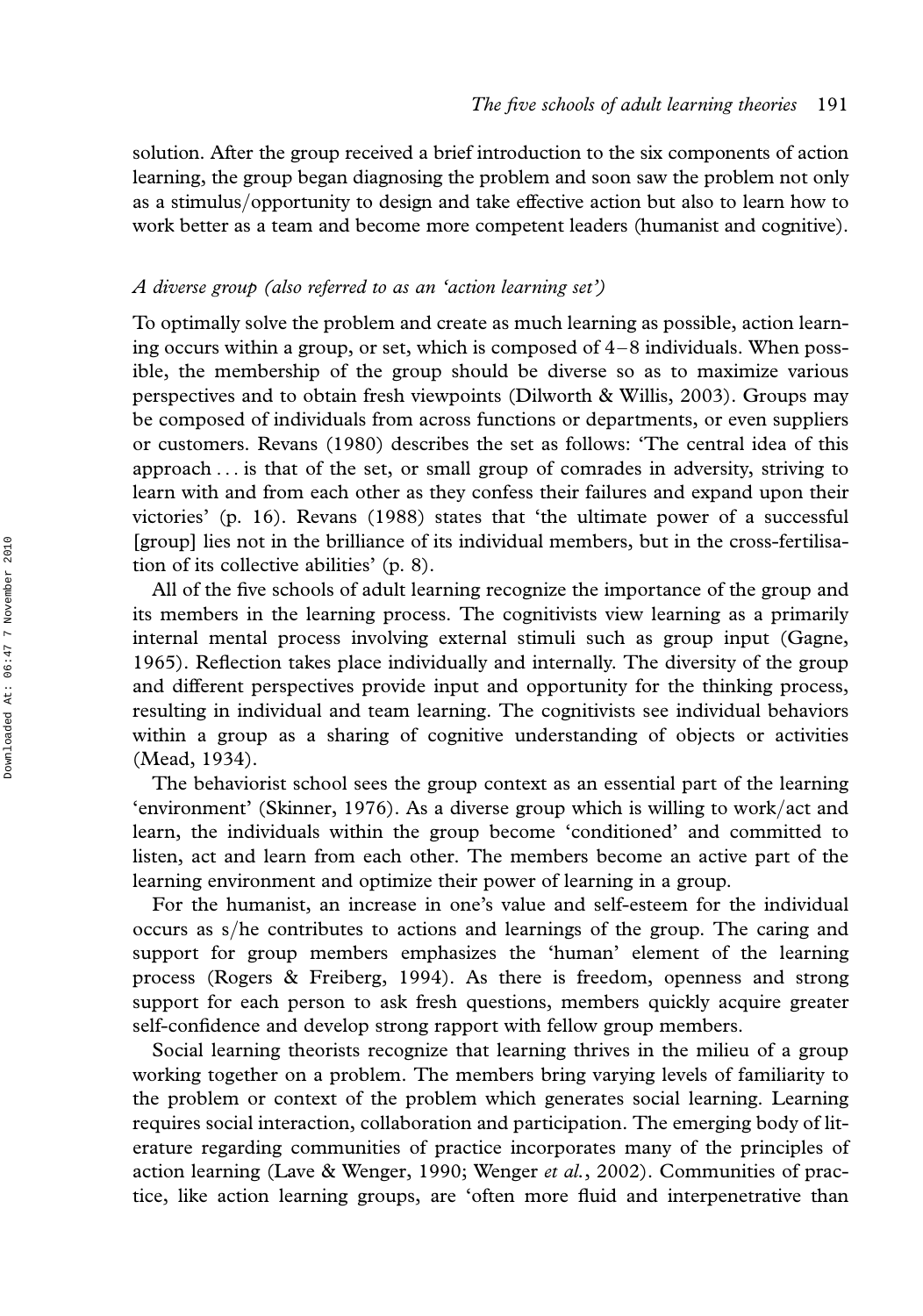#### 192 M. Marquardt and D. Waddill

bounded, often crossing the restrictive boundaries of the organization to incorporate people from the outside' (Brown & Duguid, 1991, p. 49).

The constructivist school asserts that the group constructs its own norms that are needed for self maintenance. The process of social construction (Orr, 1990) naturally occurs within an action learning set because the group creates a shared comprehension of the problem even though there is conflicting data that complicates comprehension. The shared comprehension and the resolve for specific action emerge from the questioning by set members and storytelling by the member presenting the problem.

Case example (continued). The action learning group consisted of a wide variety of individuals—technicians from different work sites of the company, a senior administrator, and a manager from another industry. The 8 members included employees new to the company as well as older, experienced workers (social learning). Some were actually experiencing the problem while others needed to understand why it was a problem (constructivist). There was pressure to solve this problem and high hopes placed on performance improvement (behaviorist). Management indicated that the group could indeed come up with the solutions, and that everyone's ideas were needed (humanist). If the group could ask good questions and learn from each other, the problem could be solved (cognitivist).

#### Reflective inquiry process

By focusing on the right questions rather than the right answers, action learning concentrates on what one does not know as well as what one does know (Mumford, 1995). Action learning tackles problems through a process of first asking questions to clarify the exact nature of the problem which is followed by reflecting on and identifying possible solutions, and only then taking action. Action learning employs the formula:  $L = P + Q + R$ ; i.e., learning = *programmed* knowledge (i.e., knowledge in current use, in books, in one's mind, in an organization's memory, lectures, case studies, etc.)  $\frac{1}{1}$  questioning (fresh insights into what is not yet known) plus *reflection* (recalling, thinking about, pulling apart, making sense, trying to understand) (Marquardt, 1999, p. 29). Questions help to create a common goal, strengthen listening, coalesce groups, increase the learning and ensure dialogue.

Revans (1980) describes how his work with the National Coal Board caused him to recognize the critical importance of the reflective inquiry approach. He suggested sidestepping learned experts in favor of having workers and management resolve their own problems. Part of the well-documented success of this effort came from his thesis that 'action learning shows its strength, not in finding the answers to questions that have already been posed, but in finding the questions that need to be answered' (p. 118).

The cognitivists emphasize locus of control (which is within the individual) and focus on the learner's mental processes. Questions become a primary way for acquiring knowledge. Argyris and Schon (1978) illuminate the value of questioning and reflection in the learning process when examining the contradictions between espoused theories and theories-in-use. Double-loop learning occurs when one ques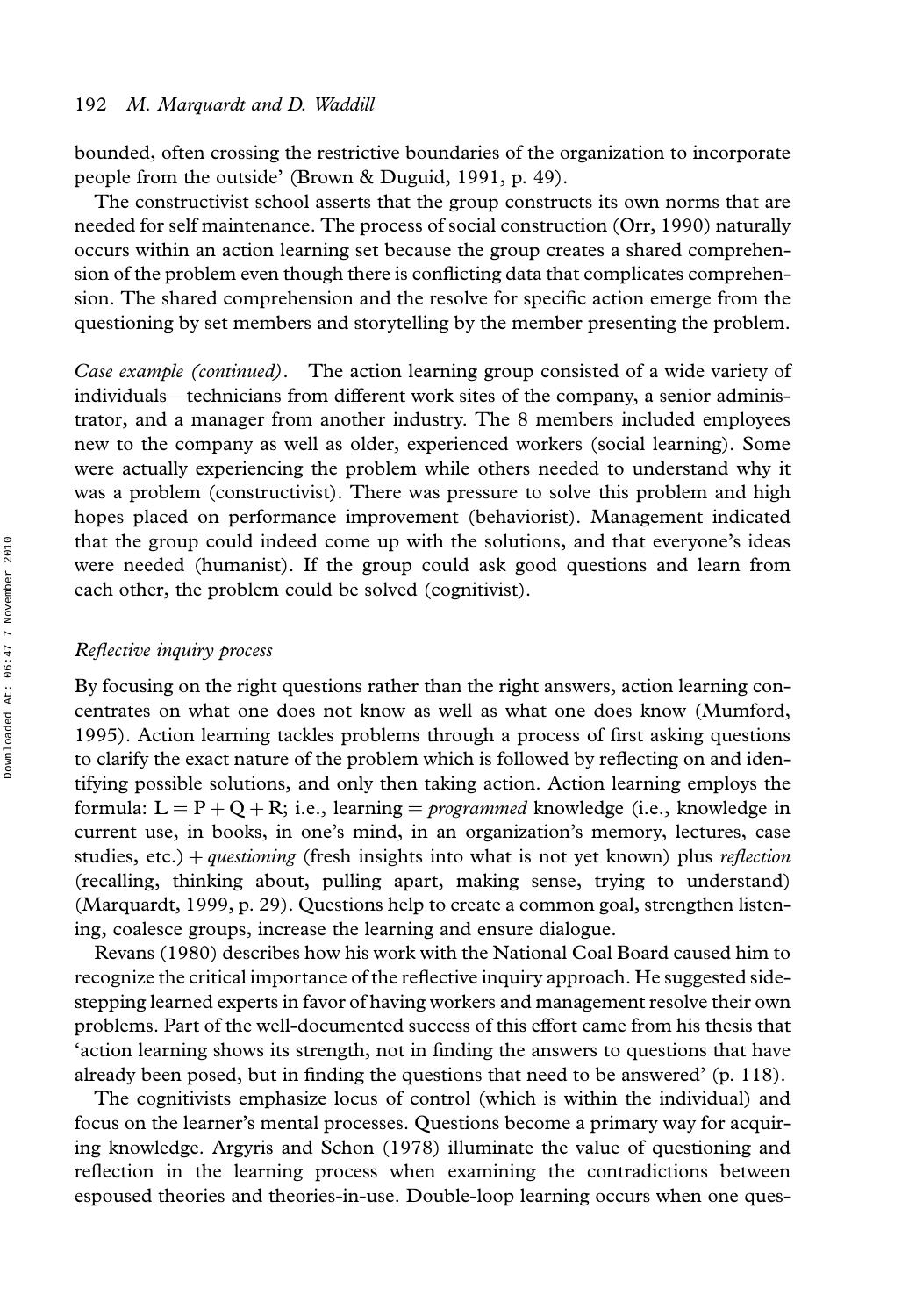tions one's own premises and triple-loop is questioning one's learning process, both processes resulting in successively deeper levels of learning. The greatest value occurs to the learners when they are reflecting and looking for patterns in behavior, knowledge or process. The reflection process includes relating new information to previously learned knowledge. This can occur when the learner questions his/her structural or fundamental assumptions. The reflective process can take place both during action and after the action has taken place (Schon, 1983).

Behaviorists endorse the action learning reflective process insofar as it serves as a guideline and conditions the interaction that generates observable learning responses (Mager, 1988). The questions themselves physiologically cause the synapses of the brain to be more open to learning and ideas that, in turn, results in changes in the dynamics of listening and problem solving. In action learning everyone is expected to listen in order to participate and establish an environment conducive to learning. It is important to note, however, that the reflective process is less conducive to behaviorism, which assesses learning by the external evidence of changed behavior or improved performance (Mager, 1988) and does not acknowledge the internal processes which occur during reflection.

The humanist school emphasizes the value of the individual. Group members are open to and seek others' perspectives, what is unique in the situation, and to search for questions that will help solve the problem and benefit one another. Cooperider et al. (2001), through a process they call appreciative inquiry, emphasize questioning and reflection that focus on what is positive and what can be changed.

For proponents of the social learning school, two features distinguish reflective thinking. First, reflective thinking involves a state of doubt, hesitation, perplexity, and mental difficulty. Rather than threatening self-efficacy, this forces the learner to generate creative alternatives that preserve self-efficacy. Self efficacy is maintained because the person being questioned is simply encouraged to look at different possibilities. Second, reflective thinking involves an act of searching, hunting, and inquiring to find material that will resolve the doubt as well as settle and dispose the perplexity (Rotter, 1992). Dewey (1933) describes the general features of a reflective experience as including feelings of perplexity, confusion and doubt (i.e. recognition of a problem), making a conjectural anticipation (i.e. establishment of a tentative hypothesis), and performing a careful survey (which occurs through examination, inspection, exploration and analysis). Questions build a foundation for dialogue, a process which is basic to social learning and action learning.

The constructivist seeks personal meaning from personal experiences. Meaning emerges through the questioning process as details and angles of the problem surface and assumptions and practices are challenged. Inquiries generate changes in perspective. Sensemaking (Weick, 1995) occurs within this component of action learning insofar as it is retrospective (requiring hindsight), happens along with identity construction, is a social process (in this case taking place in an action learning set) and depends upon extracted cues from the environment (which in this case could be probes in the form of questions from other set members). Additionally, the act of inquiring about a person's perspectives can cause the person to rethink and initiate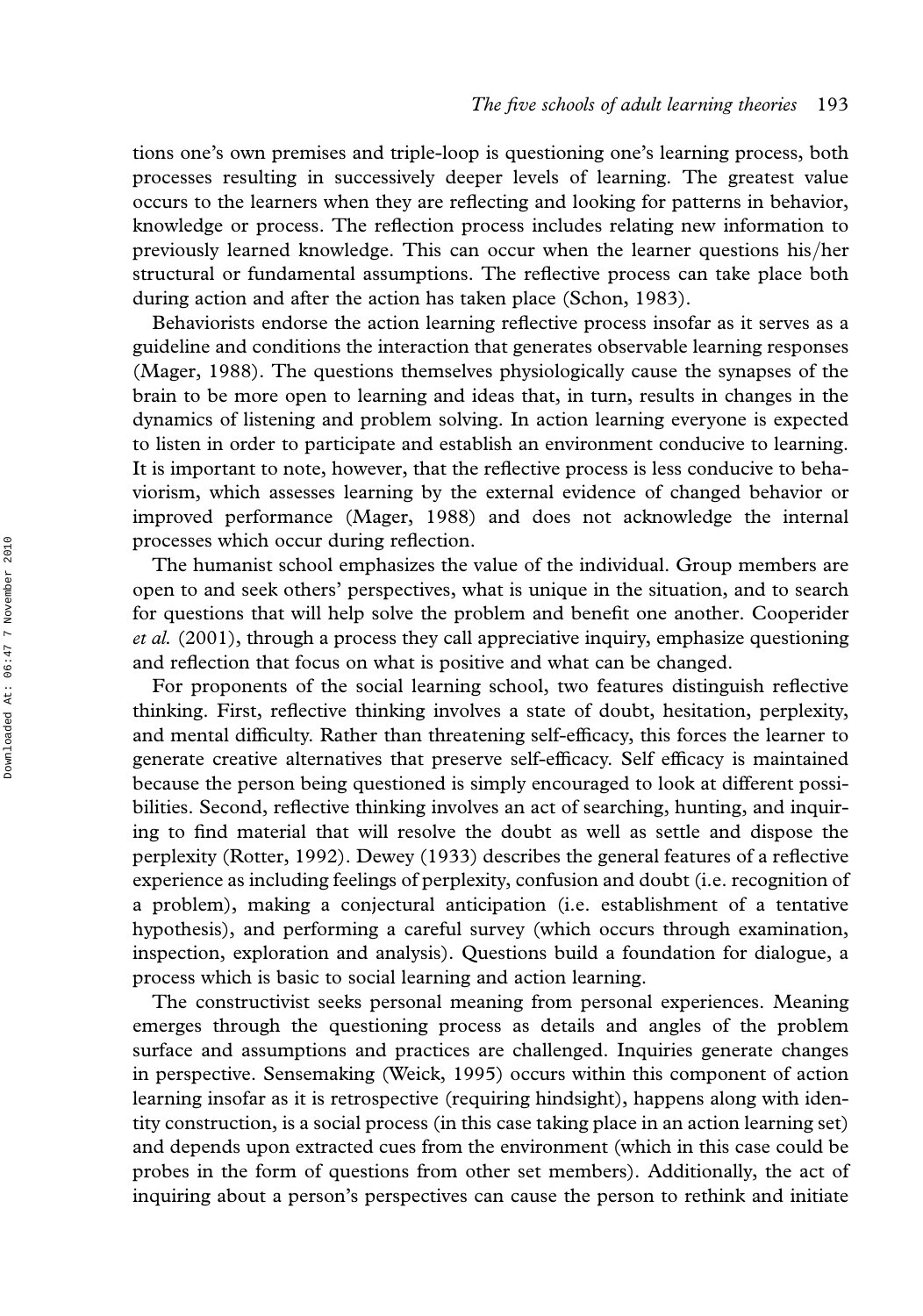new perspectives. Deep transformative learning can occur when people reflect upon the premises for their decisions and actions (Mezirow, 1991, 1998).

Case example (continued). Initially the questions came rather hesitantly and reluctantly. Many wanted to use statements and push for their solutions. Occasionally, the action learning coach asked them to turn their statements into questions, and to listen and reflect before answering (behaviorist). Everyone became involved; oftentimes the younger, inexperienced members had better questions and became more confident and received more support (humanist and social learning). Gradually, the group came to realize that the issue was as much a feeling that employees had had no say in the changes as the difficulty of finding a solution that met the needs of workers, customers, and management (constructivist and cognitive). The members quickly moved from focusing on individual solutions to seeking what would be best for the organization.

#### Power to take action

In action learning, the most valuable learnings occur when action is taken, for one is never sure the idea or plan will be effective until it has been implemented (Pedler, 1997). Revans (1988) states, '... responsible experience alone is the true motivator, the impartial witness, and the final judge of meritorious learning' (p. 11). Members of the action learning group must have the power to take the action themselves or be assured that their recommendations will be implemented by the organization or individual presenting the problem. Action enhances learning because it provides a basis and anchor for the critical dimension of reflection. Most importantly, one action is worth many hours of discussion (Revans, 1980). Kerschensteiner (1933) recognizes the importance of connecting learning directly with life and work, and the need for learning from the experience with group members as well as the people affected by the action. Learning also occurs as a result of ongoing interaction with the champions and sponsors of action learning in the organization.

Cognitivists deem that the best and deepest learning occurs if we think about what we are doing (reflection in action) while we are doing it (Schon, 1983). For the cognitivist, learning must be 'within the learner's control' (Merriam & Caffarella, 1999, p. 256), and taking personal action is exerting control.

Behaviorists believe that learning involves the need to take immediate and practical action. According to Thorndike *et al.* (1928), the actions taken at this stage represent the response in the stimulus-response learning theory sequence. If changes in behavior indicate learning, the decisive actions taken at this point in the action learning effort indicate learning (Skinner, 1976). For the humanist, learning is most significant when it is relevant, growth-inducing and important to the individual (Maslow, 1968). The resolution to take action (resulting from the action learning process) is what makes it relevant. Learning is that which helps the individual to be self-actualized,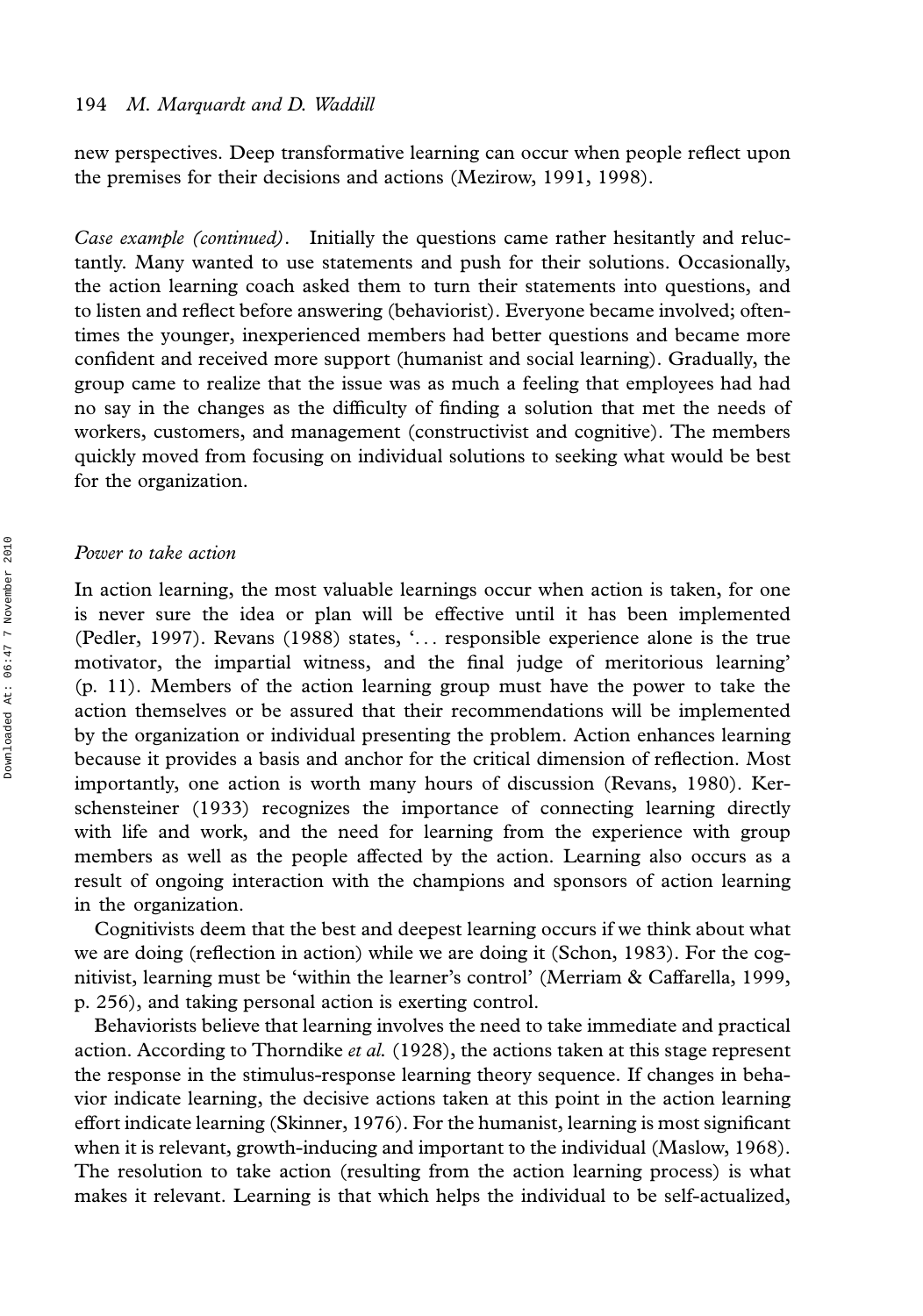and this kind of learning is only acquired through action, which allows the individual to realize his or her own potential (Rogers & Freiberg, 1994).

Social learning theorists emphasize the relevance of learning through experience and the application of knowledge gained in a new situation. Lindeman (1926) writes that 'Active participation in interesting affairs furnishes proper stimulations for intellectual growth' (p. 89).

Dewey (1916) notes the need for adults to have learning connected to doing. Kolb (1984) explains that testing of concepts in new environments through concrete experiences is important in the cycle of learning.

Mezirow (1991), as a constructivist, identifies two levels of reflective action—lower and higher. The lower or less critical level of reflective action focuses on content (what) and process (how). Premise reflection, which is the higher form of reflective action, enables a perspective transformation and is concerned with  $whv$  we perceive, think, feel or act as we do. Weick (1995) uses the term *enactment* to imply taking action to change the environment. Freire (1973) further contributes to the constructivist perspective with the introduction of the 'conscientization' concept where, through acting on what one has learned, there is a deepening awareness on the part of the individual of his or her capacity to transform reality.

Case example (continued). Following a systematic examination of numerous issues, potential impacts of actions, and likelihood of success, the group developed three possible solutions (constructivist) which were submitted to employees at the affected sites as well as top management. The alternatives were tested (social learning) as well as refined (cognitivist). Four weeks later, the plants shifted to new schedules which resulted in improved morale among workers (humanist), higher satisfaction for customers, and better earnings stability—a measurable performance benefit (behaviorist)—for management.

#### A commitment to learning

Action learning places equal emphasis on accomplishing the task and on the learning/ development of individuals, teams and organizations. By creatively solving problems, action learning groups have identified strategies and solutions worth large amounts of money to organizations around the world. However, the greater, longer-term, strategic, multiplier benefits of action learning are gained from the learning. As the individuals and group become smarter, they are better able to identify innovative solutions and strategies. The skills and competencies developed individually will serve them in good stead throughout the organization and in their professional lives. Finally, there is the resulting application of the group's learnings on a system-wide basis throughout the organization. Revans (1980) pointed this out in his own experience with the British Coal Board:

... Any organization ought to be able to learn from its own everyday experience, simply by asking itself what it thinks it is trying to do, what is preventing it from doing it and what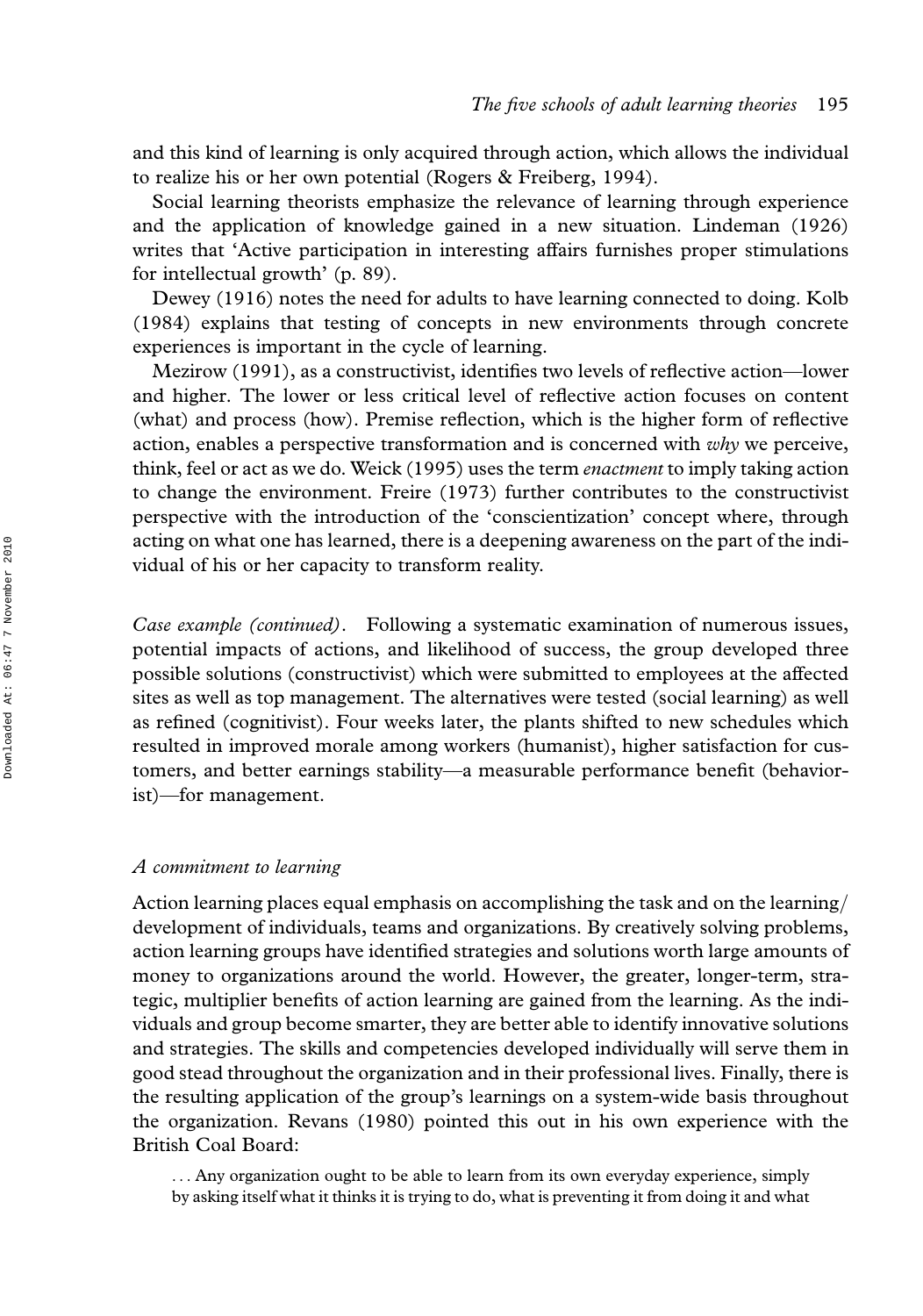measures it might take to overcome its problems and to move nearer to its goals ... (p. 108)

Action learning is a science in which the group members (all 'scientists' in an objective search for the truth) learn about everything that they can that is connected to the problem and can help solve it. The learning is acquired through questions asked by the coach as well as by individual group members requesting feedback from each other. Significant learning occurs through the process of the group discovering together new insights and ideas.

Of course, all five schools of adult learning expound a commitment to learning, but focus on different aspects and demonstrate it in different ways. The cognitivists view learning as the process whereby knowledge is created through the transformation of experience. For them, the commitment to learning is a commitment also to learning 'how' to learn—also called deutero-learning or metacognition (Argyris, 1985; Schon, 1983). In the learning process the cognitivist focuses on the internal process of acquiring, understanding, and retaining information. This form of learning involves use of mental associations where the learner actively relates incoming information to a previously acquired psychological frame of reference or schemata. The mental associations are then reflected in overt behavior changes. Cognitivists see knowledge acquisition as an active process (Bruner, 1965) and believe that reflection and dialogue are critical in developing the learner (Schon, 1983). As action learning groups search for solutions, detect and correct strategies, and reflect on the learning experience, they fulfill the cognitivists' expectations relative to the active internal processes, knowledge acquisition and skill development.

Behaviorists focus on external performance in the area of skill development and behavioral change as the determinants of learning (Skinner, 1976). Setting aside time in action learning groups to focus on clear learning objectives and results meets the concerns of behaviorists who recognize the importance of needs assessment, focused learning objectives, well-designed and delivered learning programs, and measurable results.

Humanists believe that people have a natural potentiality to learn (Rogers & Freiberg, 1994). They view learning as most effective when it involves the whole person—both the affective and cognitive aspects. The goal for the humanist is a quest for self-actualization. The humanist's commitment to learning is evidenced by the individual taking responsibility for his/her own learning. The manifestation of a commitment to learning is in self-initiated learning that involves the whole person. Therefore, humanists view the action learning problem as an individual, self-directed learning effort, and the commitment to that effort emerges from a desire to learn better ways to deal with the problem presented.

Social learning theorists believe that significant learning can only come from reflection on deep experiences, and thus are pleased to see how action learning groups transform existing knowledge into new knowledge within the social setting of the group and their influence on one another. Rotter (1992) explains that change occurs only when one has a sense of personal control over one's life. In the action learning process, the learner has control of his/her course of action on the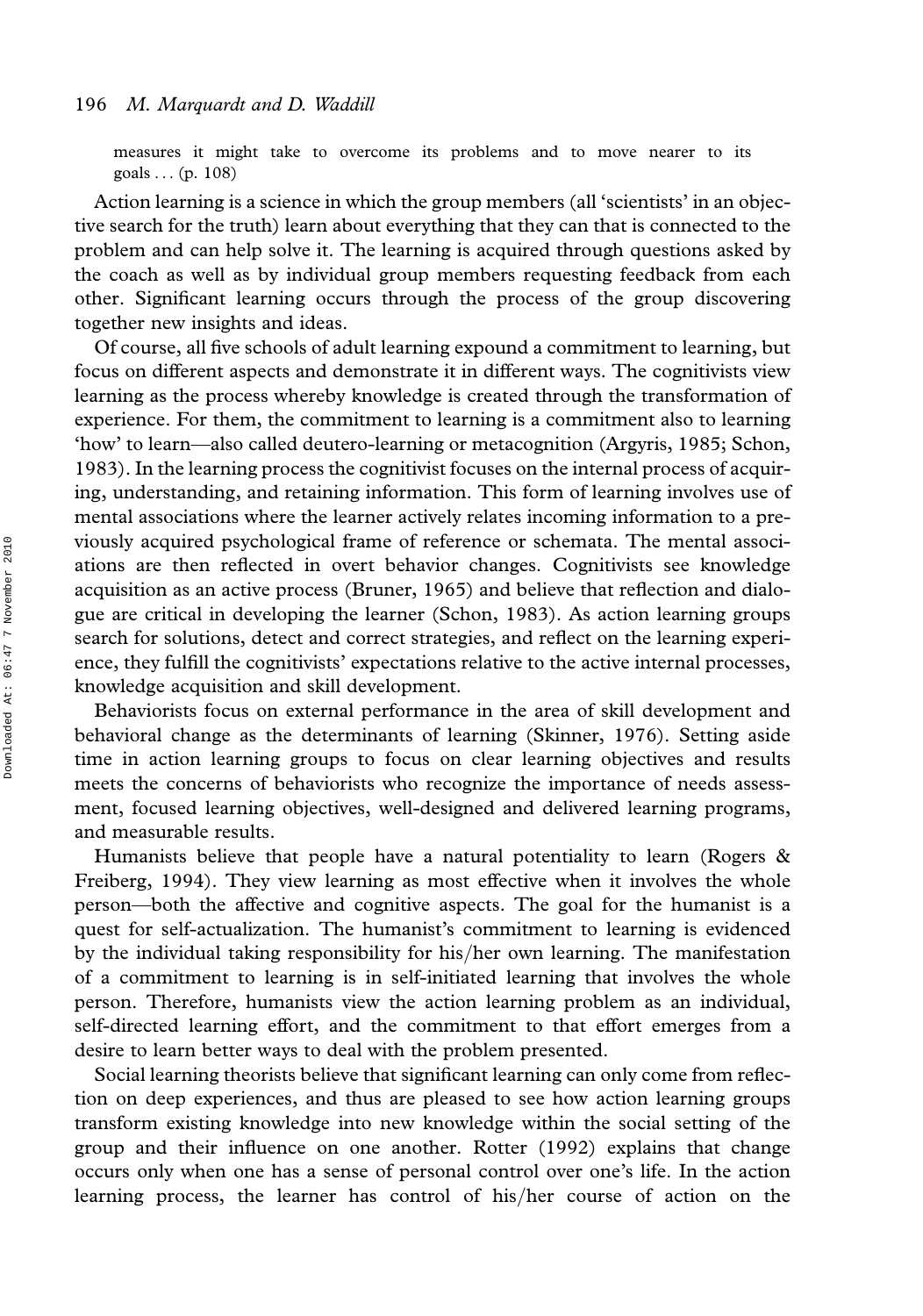problem. Expectancy of a positive outcome (Bandura, 1986) can create greater learning. Learners in the action learning set take control over the problem they present and that commitment generates the expectancy of a positive outcome.

The constructivists have a commitment to the action learning process because they embrace a very individualized process of knowledge construction and share a belief in the cumulative nature of learning. Each individual learner is the focus of the action learning process (even though it occurs in a group or set) and for the individual the learning builds with each new questioning/reflecting session. The action learning process highlights ways in which presuppositions have come to constrain the way we perceive, understand and feel about the world (Freire, 1973). Each new session unveils new presuppositions. Each individual's knowledge of the world is based on one's constructed models of reality which are adopted from one's culture, then adapted to the individual's use. The individualized nature of the action learning process provides a logical medium for knowledge construction to take place. Holzkamp (1984) sees learning as the broadening and deepening of the possibilities of the person to live and act (in contrast to learning as imposed and controlled by others). Sensemaking and identity construction take place in action learning sets and in the learning relationships both with the customers of the project (who benefit from the problem solution) and with the sponsors (who promote the development of the learner and the learning within the organization).

Case example (continued). The members of the group were advised that this activity was both a problem-solving as well as a learning program. If the group could learn and share together (social learning), they would reach a truly innovative solution. Also, they were expected to learn about themselves as leaders and professionals (cognitive), and to identify learnings that could be applied to their particular work sites and to the organization as a whole. The climate and expectations were established to increase learning and performance (behaviorist); they should seek to learn from each other (social learning), and be aware of the presuppositions and filters that hindered or helped their learning (constructivist). Consequently, everyone could and did become concerned with helping each other learn and develop themselves (humanist).

#### Action learning coach

It is important that the action learning group regularly pause from working on the task so as to reflect on their experience so as to capture and apply their learnings. Marquardt (2004) has discovered that if one of the group members (referred to as an action learning coach) focuses solely on the group's learning and not on the problem, that the group will more quickly become effective both in problem-solving abilities and in group interactions. Revans (1998), it is critical to note, was very wary of action learning groups becoming dependent on facilitators or professional educators, feeling that their presence could hinder the group's growth. In an attempt to offset this potential negative impact, the action learning coach *only* asks questions, and focuses on questions that are related to the learnings (a) of the *group*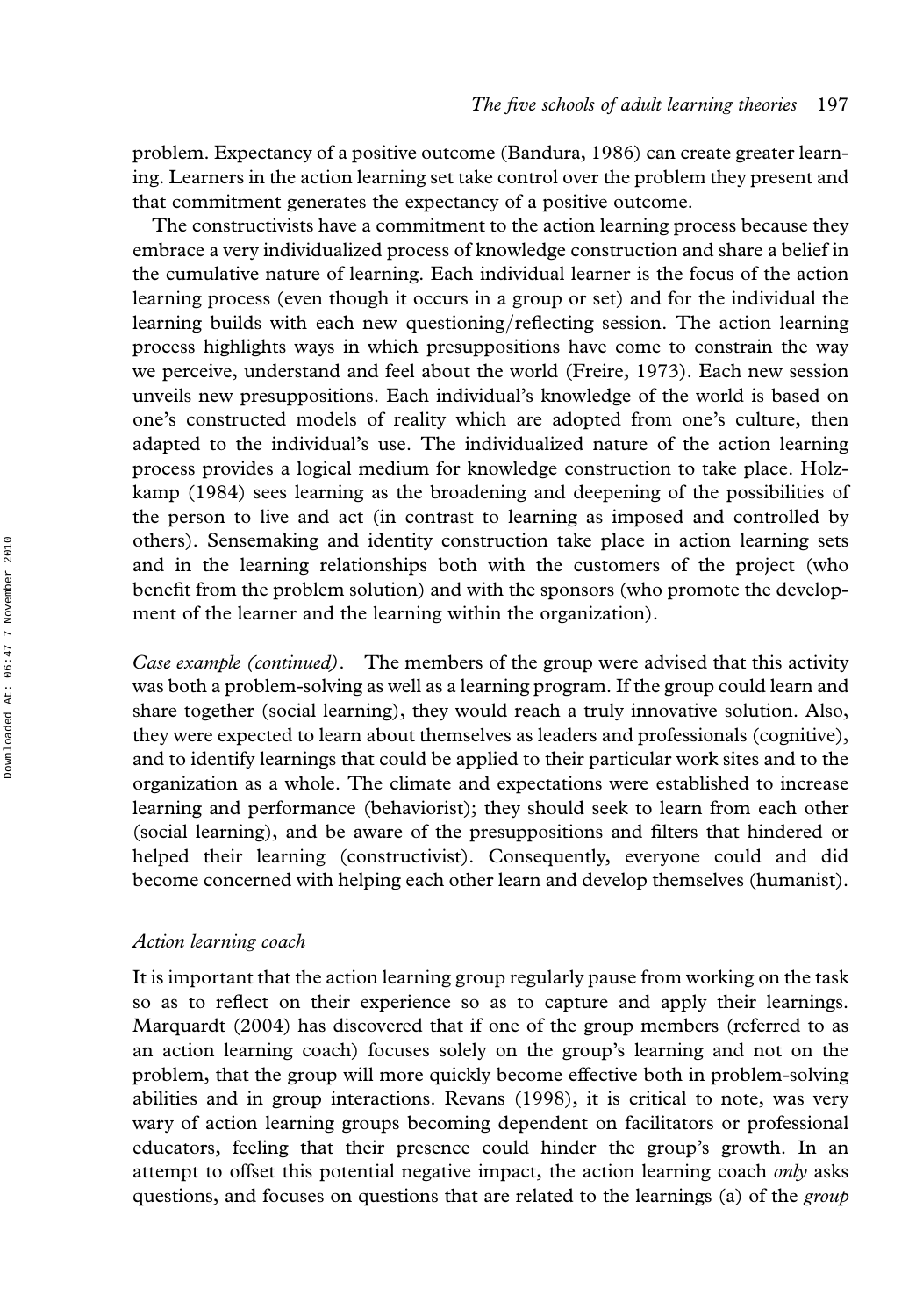(e.g., what are our strengths as a group thus far? What could we do better? What is the quality of our questions); (b) of the *individual* (what have we learned about ourselves? What leadership skills have been demonstrated?); and (c) of the *organization* (what have we learned that we could apply to our organizations? What elements of the organization's culture cause these obstacles?)

The person serving as the action learning coach may be a working group member or an external participant. Through their questions, they help group members to reflect on how they listen, how they may have reframed the problem, how they give each other feedback, how they are planning and working, and what assumptions may be shaping their beliefs and actions. The coach also helps participants focus on what they are achieving, what they are finding difficult, what processes they are employing, and the implications of these processes (Marquardt, 2004; O'Neil, 1999). The action learning coach must have the wisdom and self-restraint to let the participants learn for themselves and from each other. Revans (1980) noted the value of this approach when he stated: 'The clever man will tell you what he knows; he may even try to explain it to you. The wise man encourages you to discover it for yourself' (p. 9).

The use of an action learning coach connects to the principles and theories from each of the five schools of adult learning. Cognitivists emphasize the importance of intentionality to optimize learning. It is the responsibility of the action learning coach to use questions to assist group members in the process of reflecting on how they listen, reframing the problem, examining assumptions, and generating the learning.

The presence of a coach with the power to intervene with questions related to the group's learning aligns with the behaviorists' belief in operant conditioning (Skinner, 1976). The presence of the coach induces members to behave in a manner conducive to learning; e.g. questions are offered rather than statements; also periodic interventions by the coach focus on the norms and learnings. Set members recognize that the coach will be asking for what they have learned so they will be subconsciously thinking about how to respond to such a question.

For the humanists, the action learning coach is present to facilitate and accelerate the full development of the whole person. The coach does not judge, but asks the members to determine for themselves what they have done well, what they have learned, and how they can improve as a team and as individuals.

For those in the social learning school, the role of the facilitator is one of modeling and guiding new behaviors (Bandura, 1977). The coach models desired behavior by asking open-ended, fresh, and clear questions. The coach does not become an external locus of control (Rotter, 1954, 1992); rather his/her role is to facilitate the process for the learners to learn from each other.

Constructivists would see the action learning coach as one who 'facilitates and negotiates meaning with the learner' (Merriam & Caffarella, 1999). In the action learning set, the coach enables the group members to make meaning of their learning by helping the participants both with the process (asking questions, reframing, providing feedback) and by challenging assumptions. The coach's actions are collaborative and provocative of thought rather than directive (Mezirow, 1991). The coach assures that the members individually and the group as a whole identify how they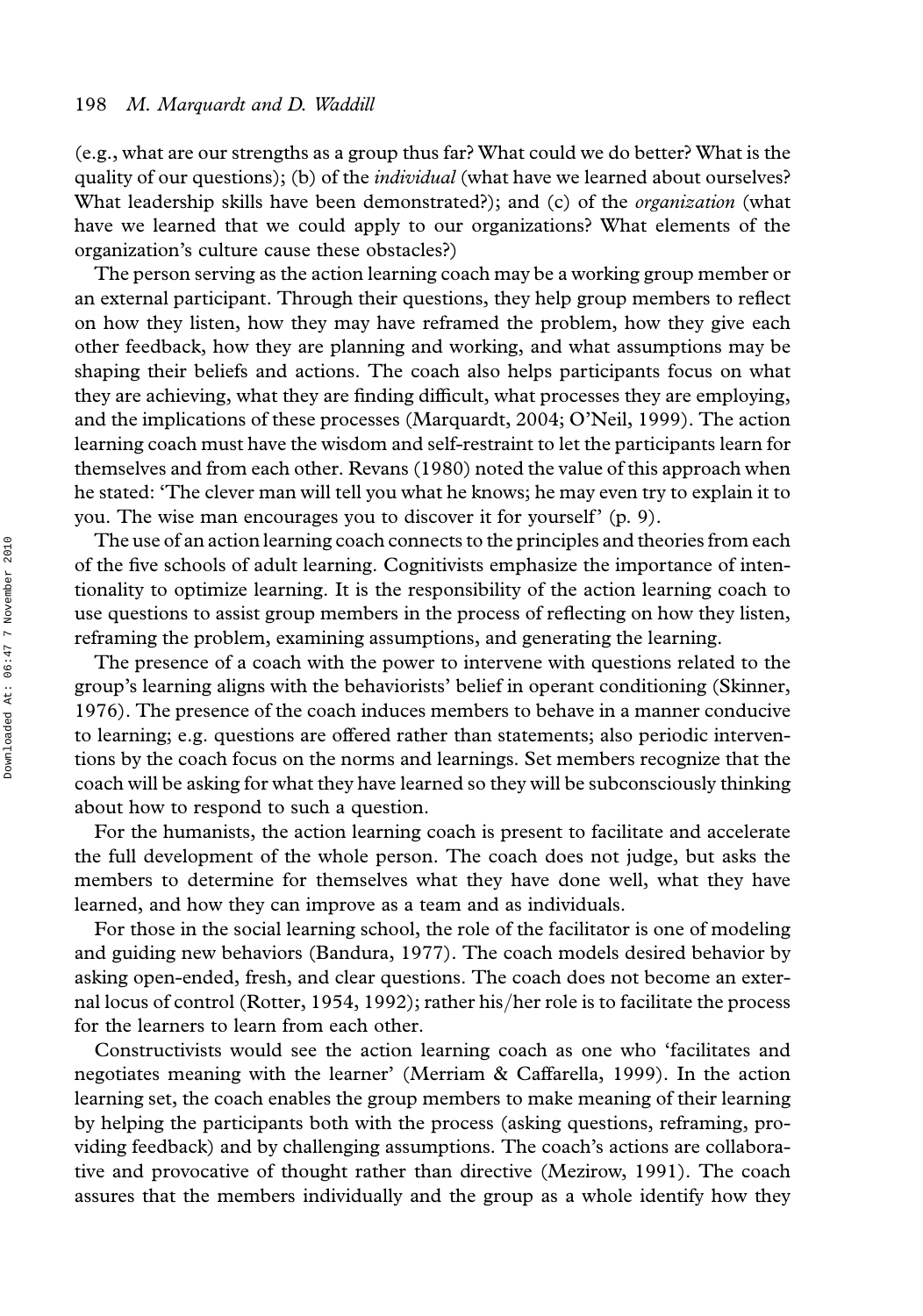will be able to apply their new values and learnings in the workplace and in the community.

Case example (continued). Throughout the sessions a person served as a learning coach who focused on helping the group reflect on learning. His very presence (behaviorist) alerted everyone that time and effort would be spent in learning, that he would be assisting them to seek creative 'breakthrough' thinking and strategies (cognitivist), and encourage everyone to learn from one another (social learning). The coach would be a model by only asking positive, supportive questions (humanist) so as to help members understand and improve the work of the group and to apply learnings throughout the organization (constructivist).

#### Contributions to human and organizational sciences

The power and success of learning that occurs within the action learning process can be attributed to the fact that it incorporates so many different and disparate theories of learning. This conceptual analysis and synthesis of how the theories and principles of the five different adult learning orientations contribute to the learning power of action learning provides a number of important contributions to the field of human and organizational sciences. Managers, teachers, social workers, and consultants alike can have a greater understanding of the learning potential of action learning, and better utilize this powerful process in their work. The impact of action learning in developing individuals, teams, organizations and communities will be enhanced. Action learning, because of its flexibility in learning, can be applied in a variety of ways and settings, both face-to-face and virtually.

Action learning is such a powerful learning tool because these six components interweave and incorporate so many of the principles and theories of each of the five schools of adult learning. Action learning stimulates learning at the individual, team and organizational levels. Action learning principles, such as questioning/ reflection, can be applied at an interpersonal, within-group, between-groups or organizational level. Rather than highlighting the differences between the schools of learning, action learning accents the basic commonalities.

Although some of the components may be more aligned to one school than another, taken in their entirety, action learning has the amazing capacity to utilize and synergize a wide array of diverging as well as complementary forces. Thus, the action learning process serves as a bridge between the different adult learning schools, rather than a wall. Action learning demonstrates how one methodology and approach can satisfy the key conditions necessary for learning established by each of the different schools.

#### Notes on contributors

Michael Marquardt is Professor of Human Resource Development at George Washington University and Executive Director of the Global Institute of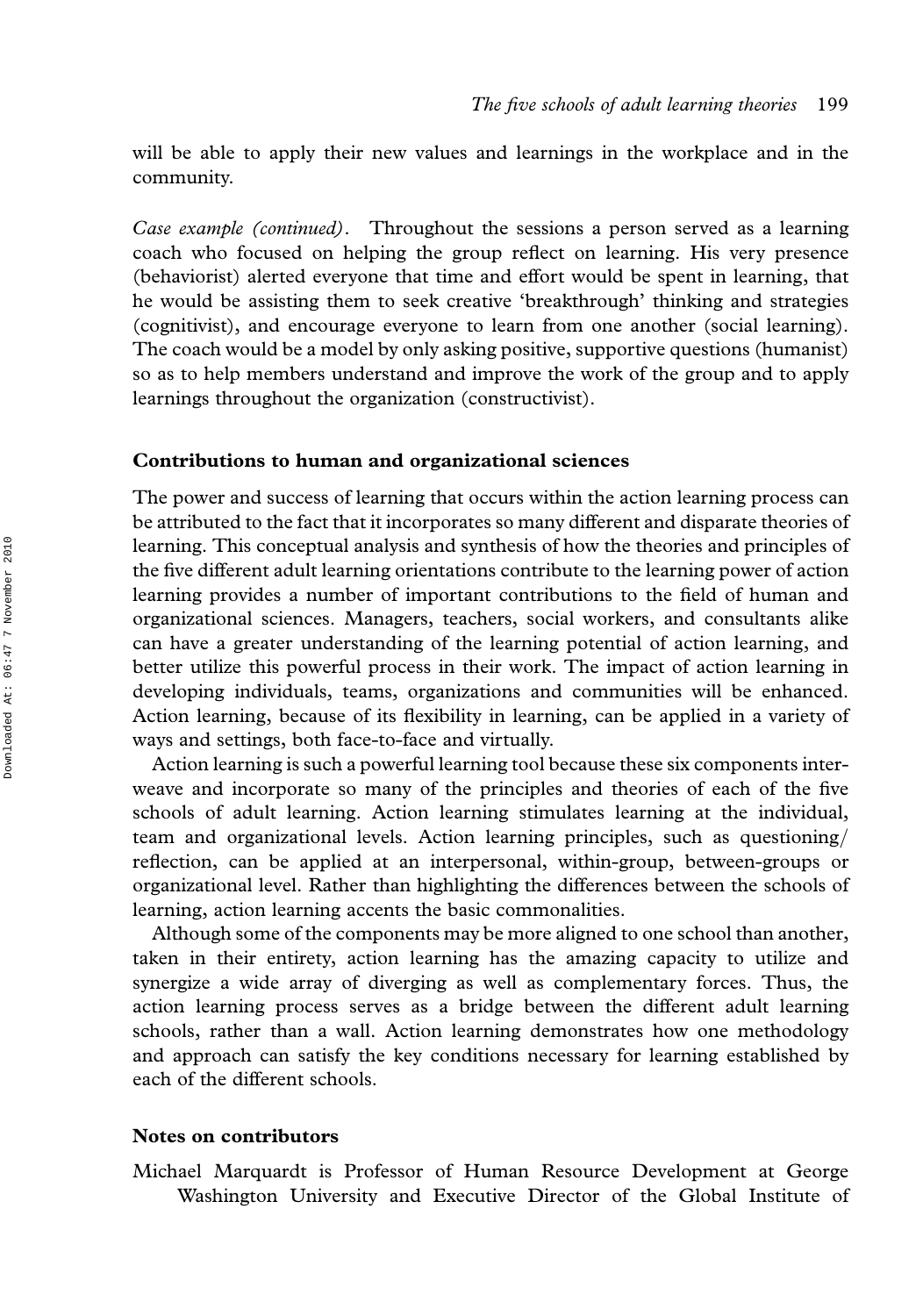Action Learning. He is the author of over 80 articles as well as 15 books including Action learning in action, Building the learning organization and Optimizing the power of action learning. Mike has introduced action learning to nearly 100 organizations such as Nokia, Caterpillar, Alcoa, Boeing, Constellation, Samsung, Singapore Airlines and the United Nations Development Programme. Dr. Marquardt has held senior management positions with the Overseas Education Fund, Tradetec, Grolier, and the American Society for Training and Development.

Deborah Waddill has provided instructional and curriculum design consultation services for the past 27 years in the capacity of manager, educator, and designer. As a manager of an instructional design group, Deborah marketed instructional design services building and profitably managing a group of instructional designers, programmers, and graphic design professionals. Deborah has earned awards and letters of commendation from the Global Institute of Action Learning, AT&T, the Federal Deposit Insurance Corporation, the International Society for Performance Improvement, and other commercial, government and quasi-government clients for the design and delivery of high-quality learning products. Deborah earned her Doctorate in Education through the George Washington University's Executive Leadership Program. Additionally, she received a Masters Degree in Educational Technology Leadership from the George Washington University where she graduated summa cum laude. Deborah has published on the topics of action learning and e-learning design.

#### References

- Argyris, C. (1982) Reasoning, learning, and action: individual and organizational (San Francisco, CA, Jossey-Bass).
- Argyris, C., Putnam, R. & Smith, D. (1985) Action science (San Francisco, CA, Jossey-Bass).
- Argyris, C. (1991) Teaching smart people how to learn, Harvard Business Review, 69(3), 99-109.
- Argyris, C. & Schon, D. (1978) Organizational learning: a theory of action perspective (Reading, MA, Addison-Wesley).
- Bandura, A. (1977) Social learning theory (Englewood Cliffs, NJ, Prentice-Hall).
- Bandura, A. (1986) Social foundations of thought and action: a social cognitive theory (Englewood Cliffs, NJ, Prentice-Hall).
- Bandura, A. (1989) Social cognitive theory, in R. Vasta (Ed.) Annals of child development, Vol. 6 (Greenwich, CT, Jai Press), 1–60.

Bannan-Ritland, B. (2003) An action learning framework for teaching instructional design, Performance Improvement Quarterly, 14(2), 37-52.

- Brown, J. S., & Duguid, P. (1991) Organizational learning and communities of practice: toward a unified view of working, learning, and innovation, *Organization Science*, 2(1), 40–57.
- Brown, J. S. & Duguid, P. (2000) The social life of information (Boston, MA, Harvard Business School Press).
- Bruner, J. (1965) In defense of verbal learning. Readings in the psychology of cognition (New York, Holt, Rinehardt & Winston).
- Candy, P. C. (1991) Self-direction for lifelong learning: a comprehensive guide to theory and practice (San Francisco, CA, Jossey-Bass).
- Charters, A. N. & Hilton, R. J. (Eds) (1989) Landmarks in international adult education: a comparative analysis (London, Routledge).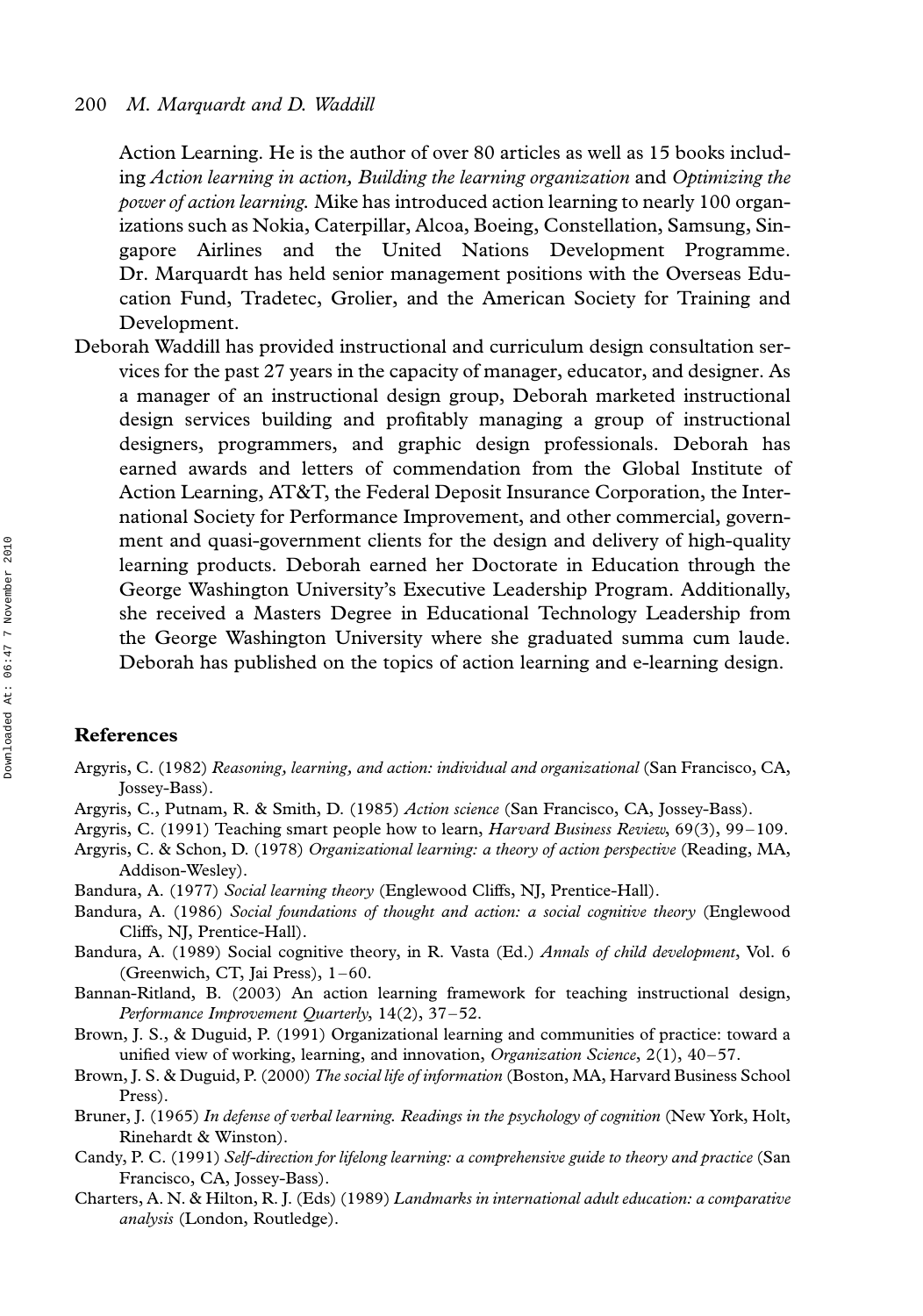- Confessore, G. J. & Confessore, S. J. (1992) Guideposts to self-directed learning (King of Prussia, PA, Organization Design and Development, Inc).
- Cooperider, D., Sorensen, P., Yaeger, T. & Whitney, D. (2001) Appreciative inquiry: an emerging direction for organization development (Champaign, IL, Stipes Publishing).
- Coghlan, D. (2002) Inter-organizational OD through action learning, OD Practitioner, 34(1),  $26 - 30.$
- Coughlan, P., Coghlan, D., Dromgoole, T., Duff, D., Caffrey, R., Lynch, K., Rose, I., Stack, P., McGill, A. & Sheridan, P. (2002) Effecting operational improvement through interorganisational action learning, Integrated Manufacturing Systems, 13(3), 131-140.
- Dewey, J. (1916) Democracy and education (New York, The Free Press).
- Dewey, J. (1933) How we think (New York: D. C. Heath).
- Dewey, J. (1938) Experience and education (New York: Kappa Delta Phi).
- Dilworth, R. L. (1998) Action learning in a nutshell, Performance Improvement Quarterly, 11(1), 28–43.
- Dilworth, R. L. & Willis, V. J. (2003) Action learning: images and pathways (Malabar, FL, Krieger).
- Dotlich, D. & Noel, J. (1998) Action learning: how the world's top companies are re-creating their leaders and themselves (San Francisco, CA, Jossey-Bass).
- Flannery, D. D. (Ed.) (1993) Applying cognitive learning theory to adult learning. New directions for adult and continuing education (San Francisco, CA, Jossey-Bass).
- Freire, P. (1973) Education for critical consciousness (New York, Seabury Press).
- Gagne, R. M. (1965) The conditions of learning (New York, Holt, Rinehart & Winston).
- Global Institute for Action Learning (2003) The power of action learning. Available online at: http://www.managementconcepts.com/gial/power.asp (last accessed 16 August 2003).
- Gregory, M. (1994) Accrediting work-based learning: action learning—a model for empowerment, The Journal of Management Development, 13(4), 41.
- Hergenhahn, B. R. (1988) An introduction to theories of learning (Englewood Cliffs, NJ, Prentice Hall).
- Holzkamp, K. (1984) Humans do not sit in capitalism as in a cage, Psychology Today, 11, 29–40.
- Kerschensteiner, G. M. (1933) Theorie der Bildungsorganisation (New York, Columbia University Press).
- Knowles, M. S. (1970) The modern practice of adult education: andragogy vs. pedagogy (New York, Association Press).
- Knowles, M. S. (1984) Andragogy in action (San Francisco, CA, Jossey-Bass).
- Kolb, D. A. (1984) Experiential learning (Englewood Cliffs, NJ, Prentice-Hall).
- Lave, J. & Wenger, E. (1990) Situated learning: legitimate peripheral participation (Palo Alto, CA, Institute for Research on Learning).
- Lenderman, H., Lastar, F. & Lenderman, R. (2003) Performance-based degrees earned at work: the Sodexho university story (East Lothian, Prestoungrange Press).
- Lindeman, E. C. (1926) The meaning of adult education (New York, New Republic).
- Mager, R. F. (1988) Making instruction work (Belmont, CA, David S. Lake Publishers).
- Marquardt, M. J. (1996) Action learning: foundation for organizational learning and corporate success, Training & Development in Australia, November,  $7-12$ .
- Marquardt, M. J. (1998) Using action learning with multicultural groups, Performance Improvement Ouarterly, 11(1), 112-127.
- Marquardt, M. J. (1999) Action learning in action: transforming problems and people for world-class organizational learning (Palo Alto, CA, Davies-Black Publishing).
- Marquardt, M. J. (2000) Action learning and leadership, *The Learning Organization*, 7(5), 233–240.
- Marquardt, M. J. (2003) Developing global leaders via action learning programs: a case study at Boeing, Thai Journal of Public Administration, 3(3), 133-157.
- Marquardt, M. J. (2004) Optimizing the power of action learning (Palo Alto, CA, Davies-Black Publishing).
- Marquardt, M. J. & Berger, N. O. (2000) Global leaders for the 21st century (Albany, NY, State University of New York Press).